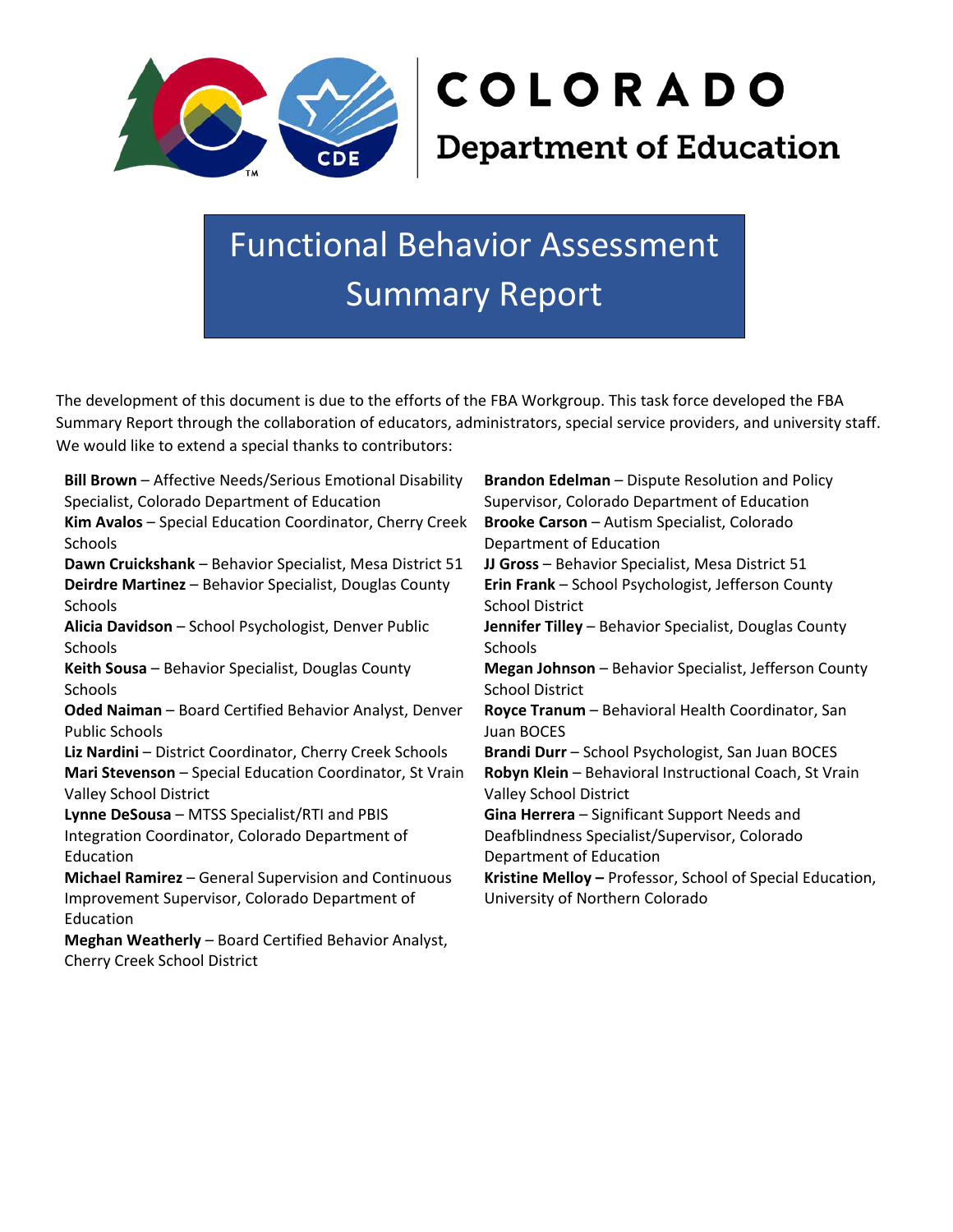## **Serious Emotional Disability Taskforce**

The members of the Serious Emotional Disability Taskforce have reviewed and approve of this form.

**Teresa Agecy** – Affective Education Teacher, Pikes Peak BOCES

**Laura Anderson** – University of Northern Colorado

**Kim Avalos** – Special Education Coordinator, Cherry Creek Schools

**Becky Bieshaar** – Affective Education Teacher, Douglas County Schools

**Anne Blackburn** – Assistant Principal, Adams County 14

**Bill Brown** – Affective Needs/Serious Emotional Disability Specialist, Colorado Department of Education

**Dawn Cruickshank** – Behavior Specialist, Mesa District 51

**Lynne DeSousa** – MTSS Specialist/RTI and PBIS Integration Coordinator, Colorado Department of Education

**Matt Dudek** – Principal, Boulder Valley Schools

**Tina Franco** – Social Worker, Denver Public Schools

**Erin Frank** – Administrator, Jefferson County Public **Schools** 

**Trisha Giallanza** – Behavior Specialist, Mesa District 51

**Vanessa Giddings** – Administrator, Durango 9-R Schools

**JJ Gross** – Behavior Specialist, Mesa District 51

**James Hurley** – Comprehensive Health & Physical Education Consultant, Colorado Department of Education

**Terri Jones** – Special Education Director, Mt Evans BOCES

**Krista Klabo** – School Psychology and Special Education Specialist, Colorado Department of Education

**Robyn Klein** – Behavioral Instructional Coach, St Vrain Valley School District

**Mary Lawrence** – Special Education Director, Durango 9-R Schools

**Marie LeBlanc** – Special Education Teacher, Englewood Schools

**Kristi McCollum** – School Psychologist, Denver Public Schools

**Kristine Melloy** – School of Special Education Professor, University of Northern Colorado

**Oded Naiman** – Special Education Teacher, Denver Public Schools

**Kim Nichelle-Rivera** – Lead Coordinator, EMPOWER Colorado

**Eric Rezendes** – Administrator, Poudre School **District** 

**Audrey Ross-McCall** – Special Education Coordinator, Denver Public Schools

**Londi Siegler** – CBITS Site-based Trainer, Colorado Department of Education

**Mari Stevenson** – Administrator, St Vrain Valley Schools

**Royce Tranum** – Behavioral Health Services Head, San Juan BOCES

**Anna Vick** – Affective Education Teacher, Douglas County Schools

**Christina Wainwright** – Teacher, Aurora Public **Schools** 

**Kaili Young** – Specialist, Poudre School District

This document was also reviewed by the following CDE Office of Special Education teams: Access, Learning, and Literacy; and General Supervision and Monitoring.

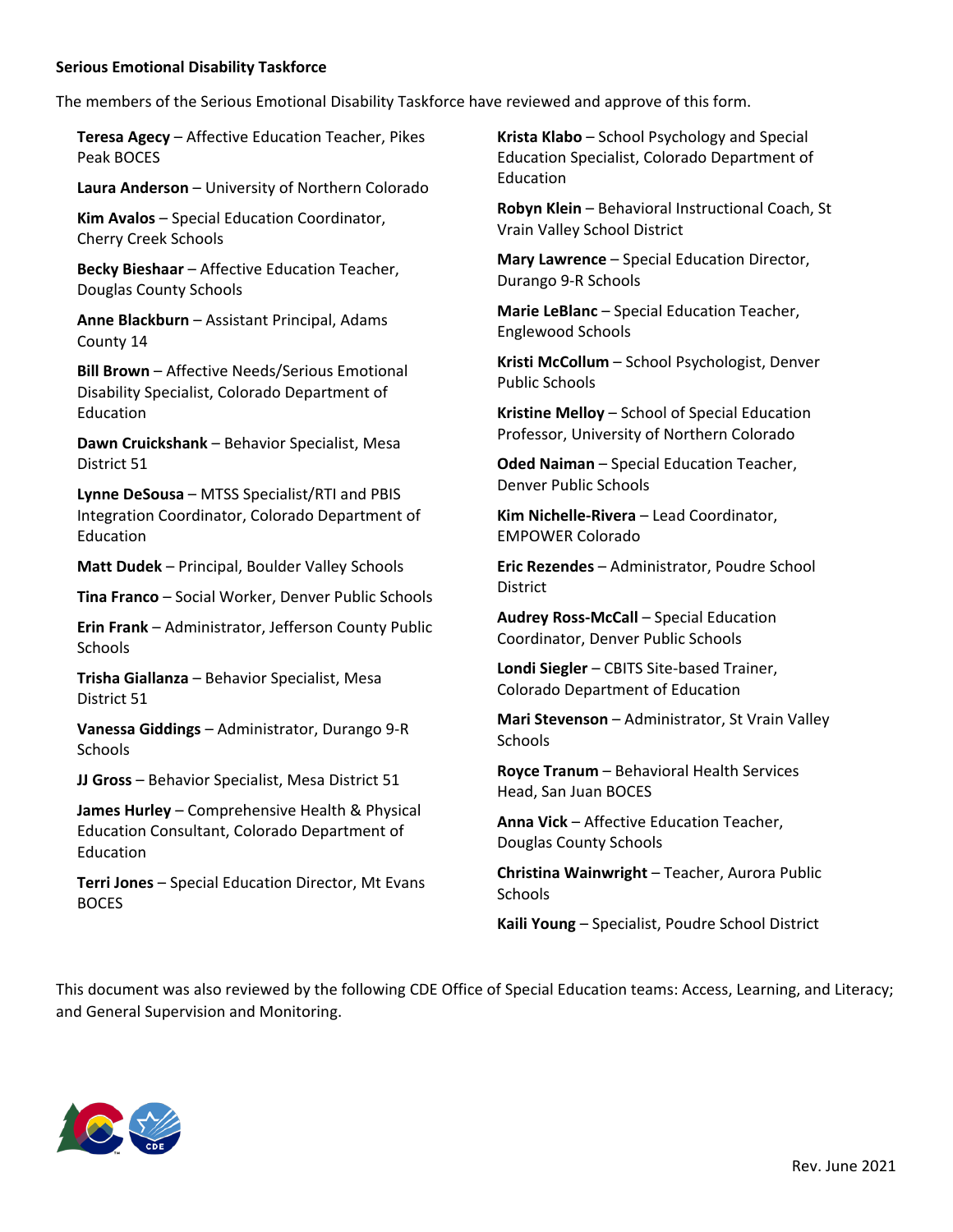# **FBA Summary Report**

## **Section 1: Student Data**

| <b>Student Name:</b> |                  | DOB:          |                   |
|----------------------|------------------|---------------|-------------------|
| Grade Level:         | $^{IEP:}$ Y or N | $504:$ Y or N | MTSS/PBIS: Y or N |

Parent Permission Date: Date Report Completed:

# **Section 2: Problem Identification**

#### **Type of FBA:**

Brief | Full

#### **Source of Information:**

Input is collected from multiple sources to complete the functional behavior assessment. *Check all that apply.*

| Student Interview                                                                                                                                  |
|----------------------------------------------------------------------------------------------------------------------------------------------------|
| <b>Parent Interview</b>                                                                                                                            |
| <b>Teacher and Staff Interview</b>                                                                                                                 |
| <b>Rating Scales</b>                                                                                                                               |
| ABC Data and Student Observations                                                                                                                  |
| Record Review (including attendance, RtI/MTSS data, other pertinent plans, safety, transportation, and<br>disciplinary review)                     |
| <b>Environmental Review</b>                                                                                                                        |
| Missing Skills Inventory/Summary (communication, cognitive, SEL, and/or academic skills gaps that might be<br>driving or contributing to behavior) |
| Social History/Medical History                                                                                                                     |
| Reinforcement Inventory                                                                                                                            |
| Other:                                                                                                                                             |

#### **Strength Profile (strengths, interests, possible reinforcers):**

#### **Cultural Considerations and Summary (interview with the family and team conversation):**

Things to consider:

- What is the school's relationship with the family?
- Describe successful strategies of school staff to build positive school, parent and family relationships.
- Identify student language and cultural strengths/assets that can be incorporated into the plan to mitigate problem behaviors.
- Explore whether personal assumptions, biases and perceptions of staff adversely impact this student.
- Examine beliefs of the school regarding the school's responsibility to honor individual beliefs, values and priorities of their race, culture, family and socioeconomic circumstance to build a positive socially responsive community.

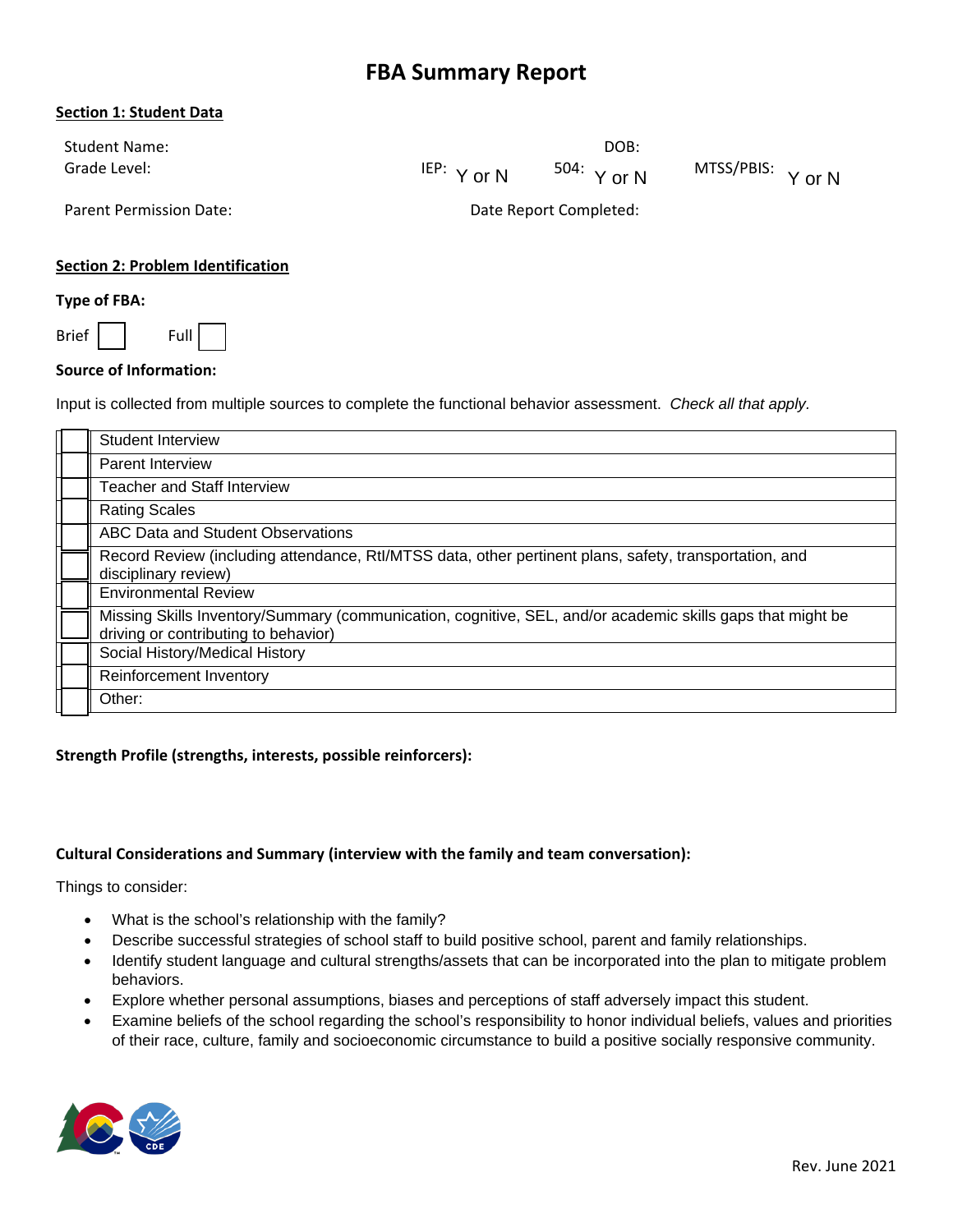## **Academic Considerations and Summary:**

Questions to consider:

- How does the student's academic performance compare to their peers?
- Have academic interventions been put in place with fidelity?
- Does the student need academic interventions implemented alongside a behavior plan?

**Target Behaviors with Operational Definitions:** 

**Student Interview Summary:** 

#### **Parent Interview Summary:**

Consider cultural context and any cultural considerations or needs with the parent interview process.

**Teacher Interview Summary:** 

**Rating Scales Summary:** 

**ABC Data and Student Observations Summary:** 

**Records Review Summary (including attendance, RtI/MTSS data, other pertinent plans, safety, transportation, and disciplinary review):** 

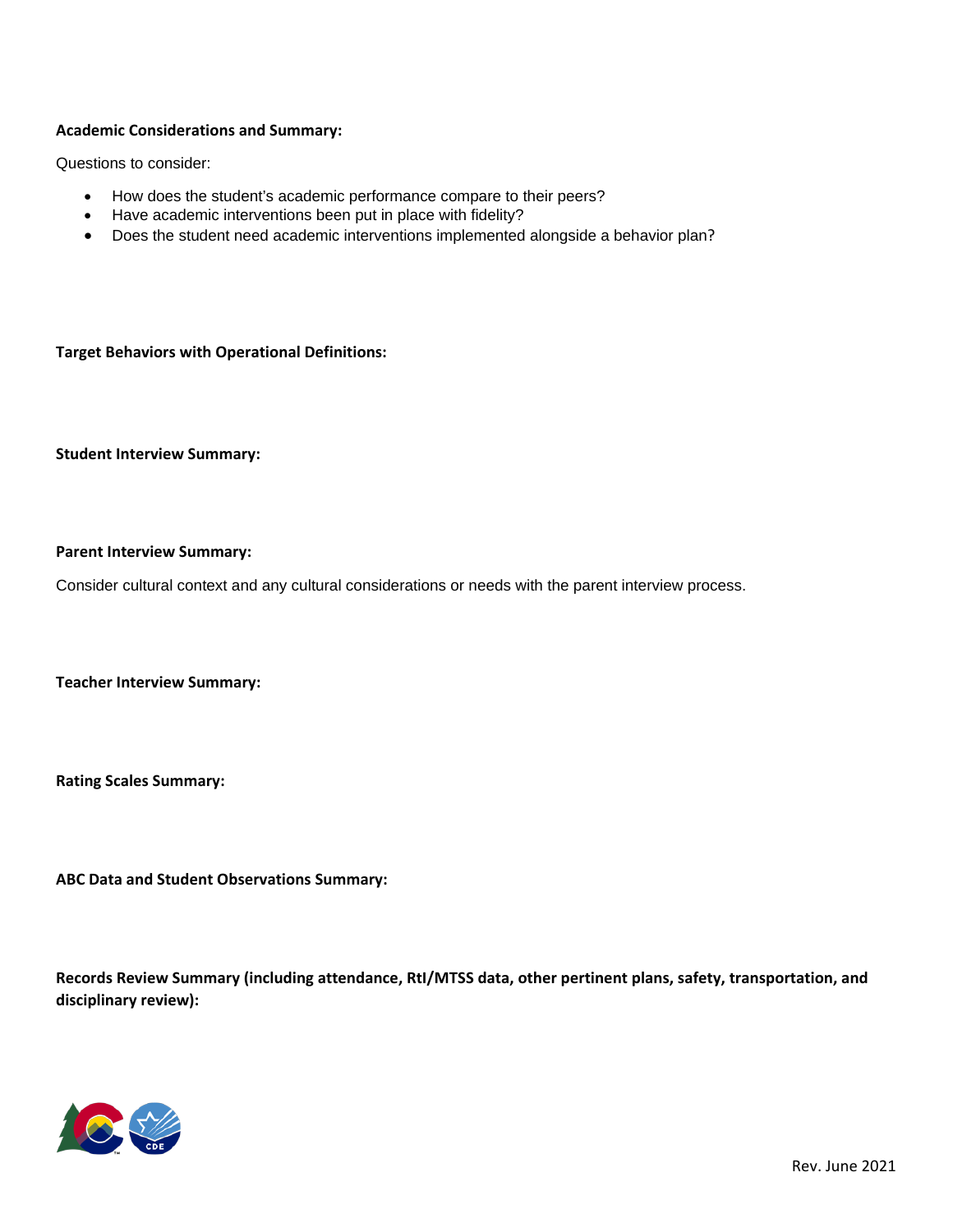## **Environmental Review Summary:**

Examples might include a routine analysis, schedule analysis, environmental conditions such as lighting, noise level, classroom arrangements, visual stimuli, etc.

- What does the individual/family perceive as positive or reinforcing events in their environment or daily routine?
- What does the individual/family perceive as negative events or negative experiences in their environment or daily routine?
- What is the ratio of praise statements to corrective statements? Or, what is the rate of positive interactions/feedback/praise to negative interactions/corrections/redirections?

#### **Missing Skills Summary:**

List missing skills that are related to the identified target behavior or skills that need to be taught for the desired behavior to be displayed. The listed skills need to be relevant to the problem behavior. Example of missing skills might include brain injury neurocognitive assessment, social emotional skills, executive functioning skills, language or communication skills etc.

## **Social History Summary:**

Information that could be included might be any adverse childhood experiences/trauma experiences.

## **Medical History Including Medications Summary:**

Which could include brain injury, health conditions, medications, etc.

**Intervention History Summary:** 

**Reinforcement Inventory Summary:**

**Data Collection Summary**: (Patterns of behavior related to time, day of week, class, individuals, frequency, duration, intensity, latency, ABC data, and any intervention data) Looking for patterns with the setting events, antecedent, behaviors and consequences.

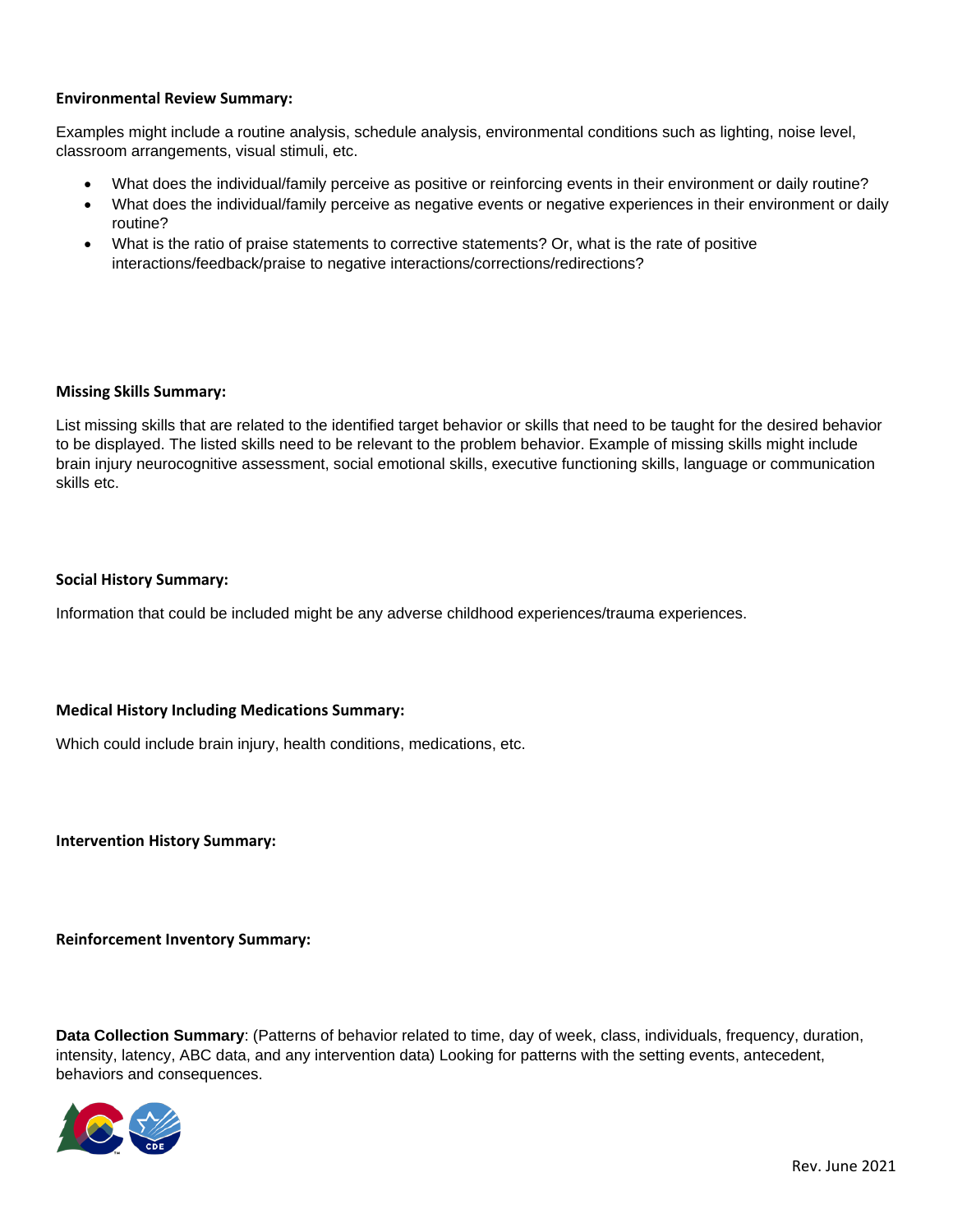**Baseline Data Collection Summary:** 

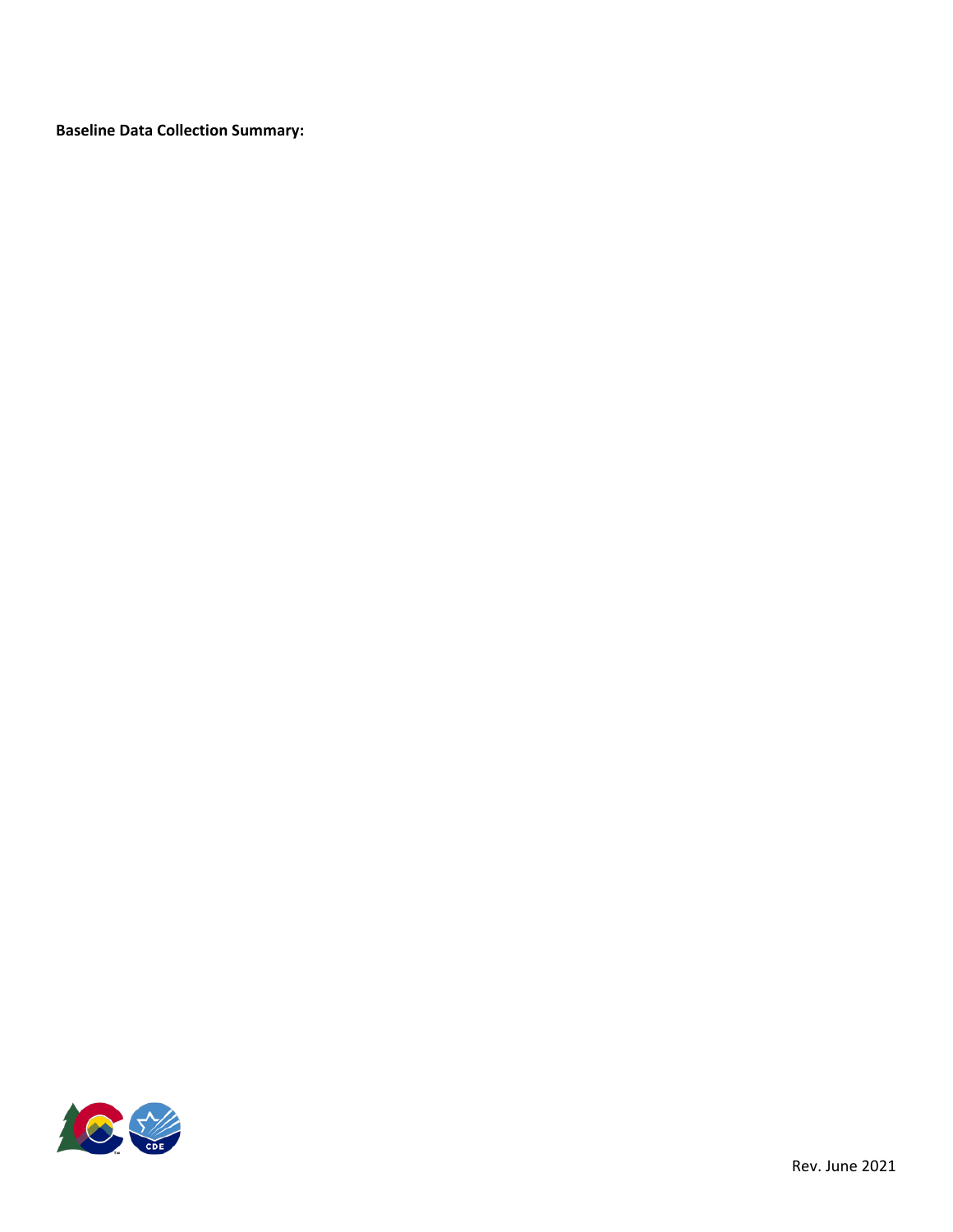# **Section 3: Behavior Analysis**

# **Competing Pathways Chart**